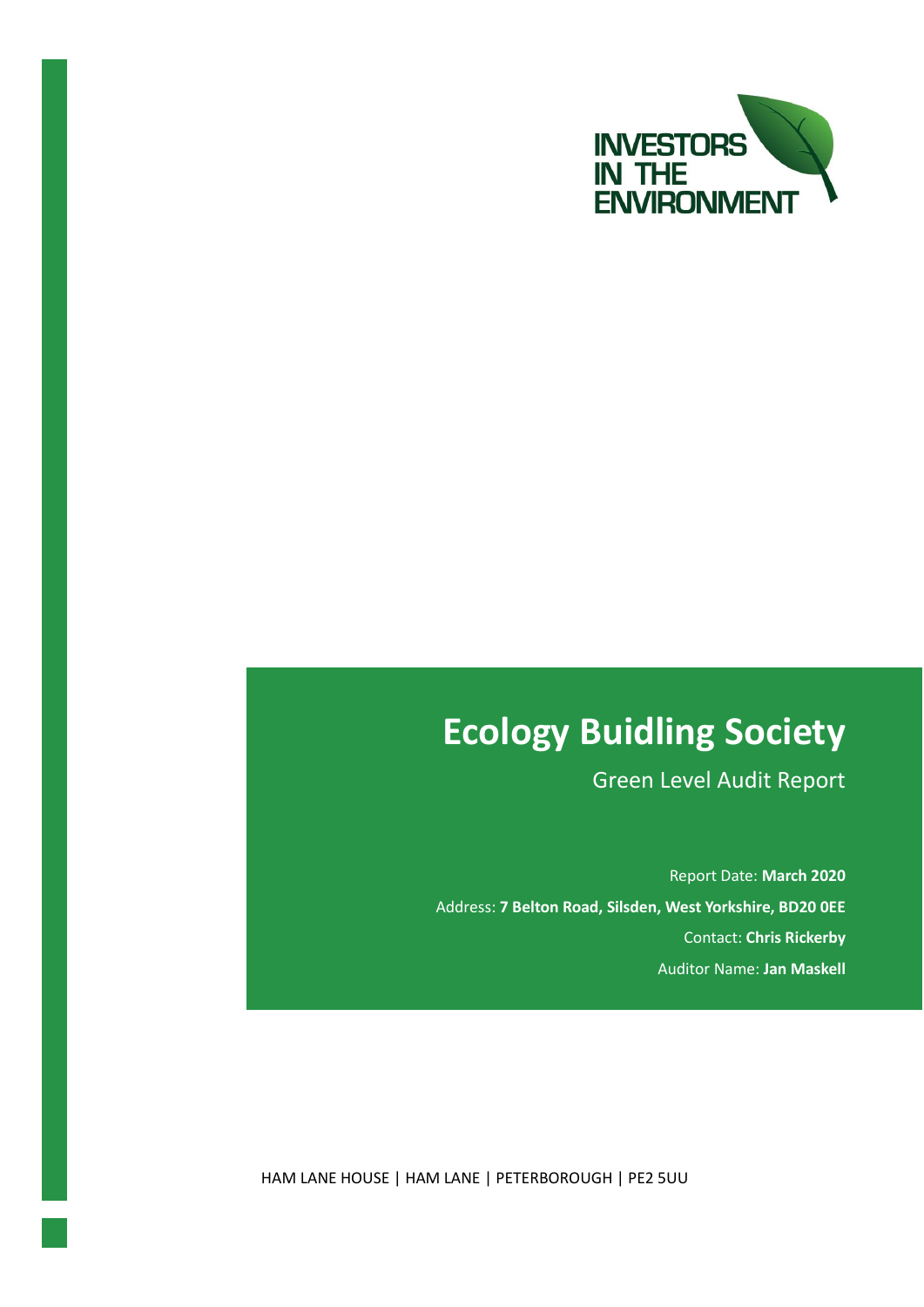# **CONTENTS**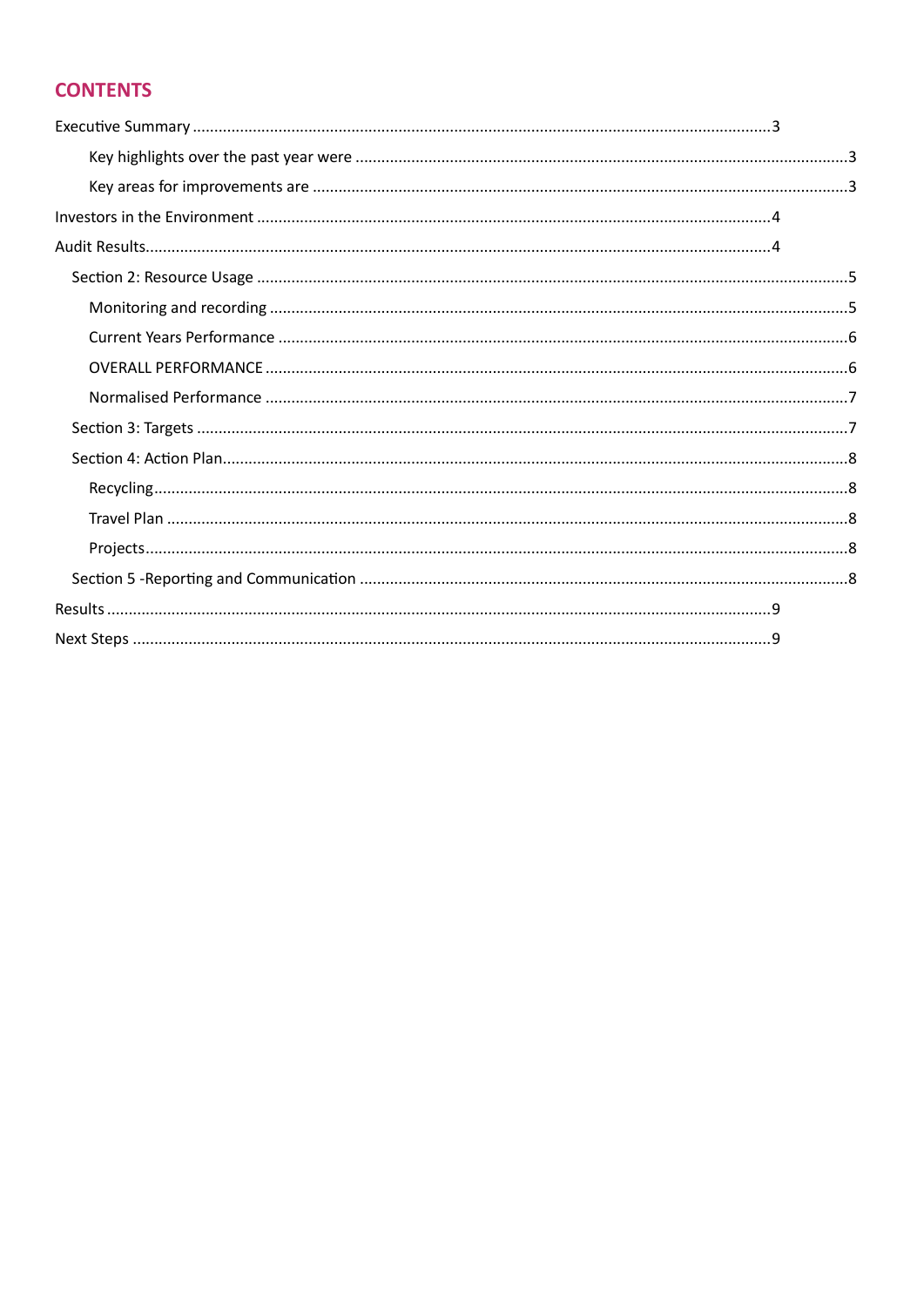

# <span id="page-2-0"></span>**EXECUTIVE SUMMARY**

The Investors in the Environment (iiE) accreditation consists of organisations working toward high-level criteria and targets, followed by an official auditing process. The objective is to identify how the Ecology Building Society is performing against agreed targets and environmental performance.

By qualifying for the accreditation, the Ecology Building Society is demonstrating the organisation's commitment to minimising its environmental impact and helping to set the standard for the environment.

#### <span id="page-2-1"></span>KEY HIGHLIGHTS OVER THE PAST YEAR WERE

- Normalised measurements of resource use show that most areas have reduced
- Clear commitment and leadership from Senior Management
- A comprehensive Environmental and CSR policy documented and demonstrated in Company practice to employees and clients
- Excellent resource monitoring spreadsheet
- Carbon emissions are more than offset through tree planting projects
- Good range of engagement projects
- Energy audit showed areas of improvement plans in place for 2020. These should lead to reductions in energy use for light and heating

#### <span id="page-2-2"></span>KEY AREAS FOR IMPROVEMENTS ARE

- Aim to reduce resource use against baseline and previous years
- Plan actions to reduce business and commuting travel through a stand-alone Travel Plan
- Develop and publish a clear Sustainability Strategy to support your Policy, commitments and actions
- Measure and monitor total waste, monitoring waste to landfill targeting decrease in overall waste and in the percentage of recycling



Investors in the Environment is pleased to announce that the Ecology Building Society has achieved the **Green level** accreditation with a score of 82%.

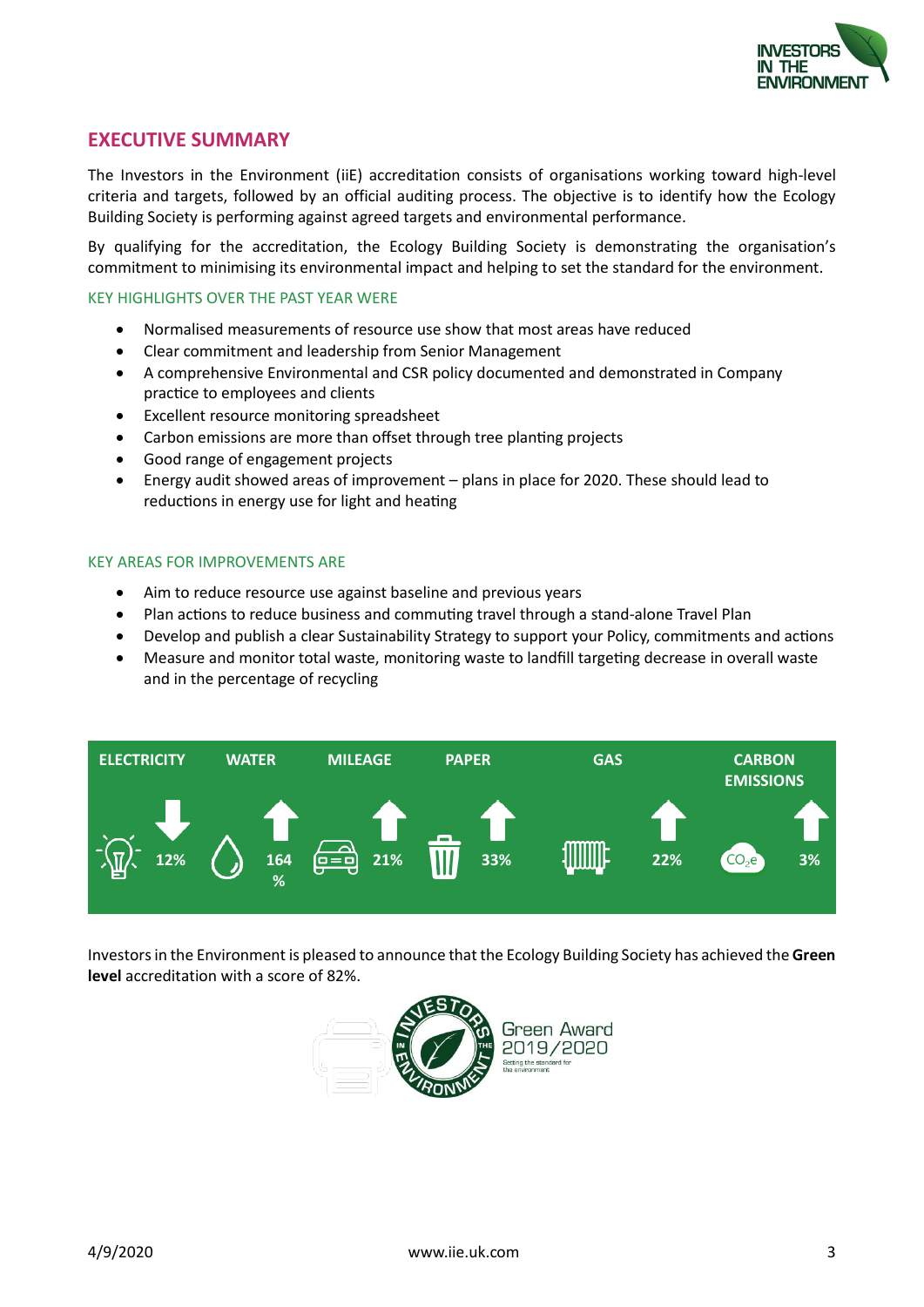

# <span id="page-3-0"></span>**INVESTORS IN THE ENVIRONMENT**

The Investors in the Environment annual audit consist of an assessment of five key areas of an organisations Environmental Management System (EMS). These areas include:

- Environmental Policy
- Resource management and monitoring
- Progress against targets
- Action Planning including social / environmental projects
- Communication

The scope of this audit includes a review of the EMS of the Ecology Building Society main business operations, and suggestions have been made regarding future opportunities and risk to the organisations environmental practices.

The audit included examination of documentation evidence and interview with key personnel on 18th March 2020.

# <span id="page-3-1"></span>**AUDIT RESULTS**

Below is a summary of each section's performance, highlighting areas of strengths and areas for improvements. The audit included examination of documentation evidence as outlined in the audit report. A site visit was not conducted this year due to corona virus and the need to avoid unnecessary travel and personal contact. A telephone interview was conducted, and further evidence was forwarded from the organisation after the interview.

Each section of the criteria has been marked against the following. Please refer to the full audit sheet for scoring detail.

| Fail                 | 0 Points: A failing score means that this criterion has not been met nor is<br>any progress demonstrated.                                                                                                         |
|----------------------|-------------------------------------------------------------------------------------------------------------------------------------------------------------------------------------------------------------------|
| <b>Action Needed</b> | 1 point: Action is needed to improve and should be considered in<br>alignment with the auditor's comments and an appropriate timeline. These<br>will be discussed during quarterly support calls to help improve. |
| Pass / Compliant     | 2 points: The criteria have been met, though there may also be suggestions<br>to improve.                                                                                                                         |
| Outstanding          | 3 points: This criterion has been exceeded as measured against the basic iiE<br>criteria and may demonstrate a significant improvement since the previous<br>year or may highlight best practice.                 |

| <b>Summary Results</b>              |                |                 |            |
|-------------------------------------|----------------|-----------------|------------|
|                                     | Score          | Available Score | Percentage |
| Section 1 - Environmental Policy    | 19             | 21              | 90%        |
| Section 2a - Measuring Resource Use | 11             | 13              | 85%        |
| Section 3 - Targets                 | 12             | 18              | 67%        |
| Section 4a - Action Plan            | 35             | 41              | 85%        |
| Section 5 - Communication           | $\overline{4}$ | 6               | 67%        |
|                                     | 81             | 99              | 82%        |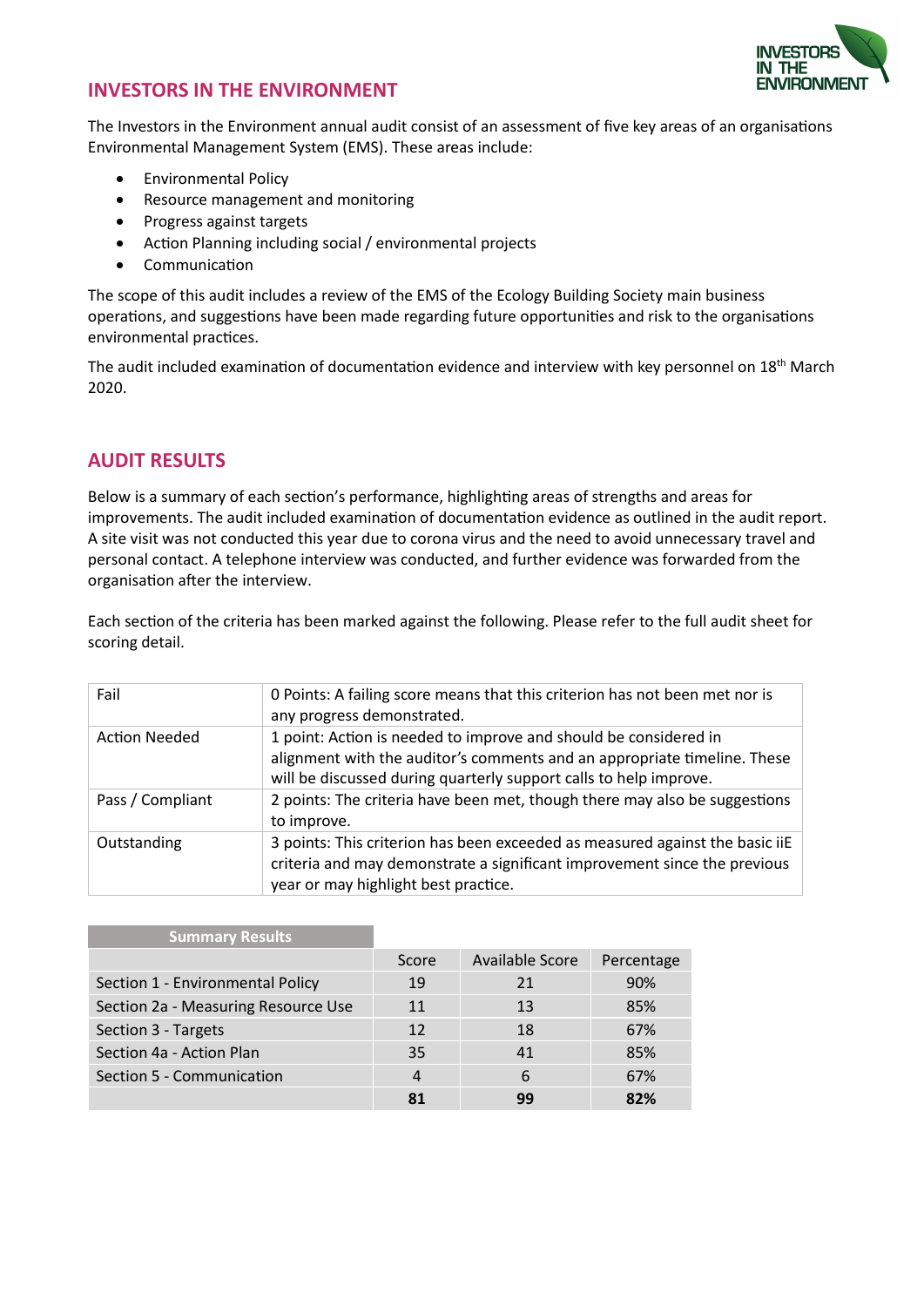

## **SECTION 1: ENVIRONMENTAL POLICY**

The Ecology Building Society's Environmental Policy Statement continues to include their commitment to reducing their environmental impact and continually improving their environmental performance. The main policy commitments focus on their activities, their wider influence, the organisation and monitoring and improvement. This includes complying with or exceeding the requirements of all relevant environmental legislation and codes of practice. It is signed by the Chief Executive and reviewed annually as recorded in the Board minutes. The Environmental Champion is named, and the policy is available to all staff on display in the building and is covered briefly in Induction training for new members of staff.

There are many positive aspects to the Ecology Building Society's environmental management and achievements. A consideration here could be the extent to which employees are engaged in the implementation of the Environmental Policy. The formation of a 'green group' with representatives from each section would help to generate ideas, take responsibility for actions, and help to implement them across the organization.

The development of a Sustainability Strategy would also bring together the elements covered in the audit into one comprehensive process and set of documents. This could also streamline the monitoring during the year and involve others throughout the organization into a coordinated process.

## <span id="page-4-0"></span>**SECTION 2: RESOURCE USAGE**

### <span id="page-4-1"></span>MONITORING AND RECORDING

The Ecology Building Society monitors the following resources: electricity, gas, water, paper, carbon emissions and mileage. Although there is good analysis of performance of current year's progress against the baseline and previous years with rationale of why usage may have gone up or down, this analysis could also include prediction of the next year's usage in relation to anticipated business performance.

All resources are measured monthly, except for water which is carried out quarterly and paper which is recorded when replenished.

Savings against baseline measurements show improvements in both electricity and gas. The reasons for the increase in paper use are not established, and this and the increase in mileage offer opportunities for targeted reductions in the coming year.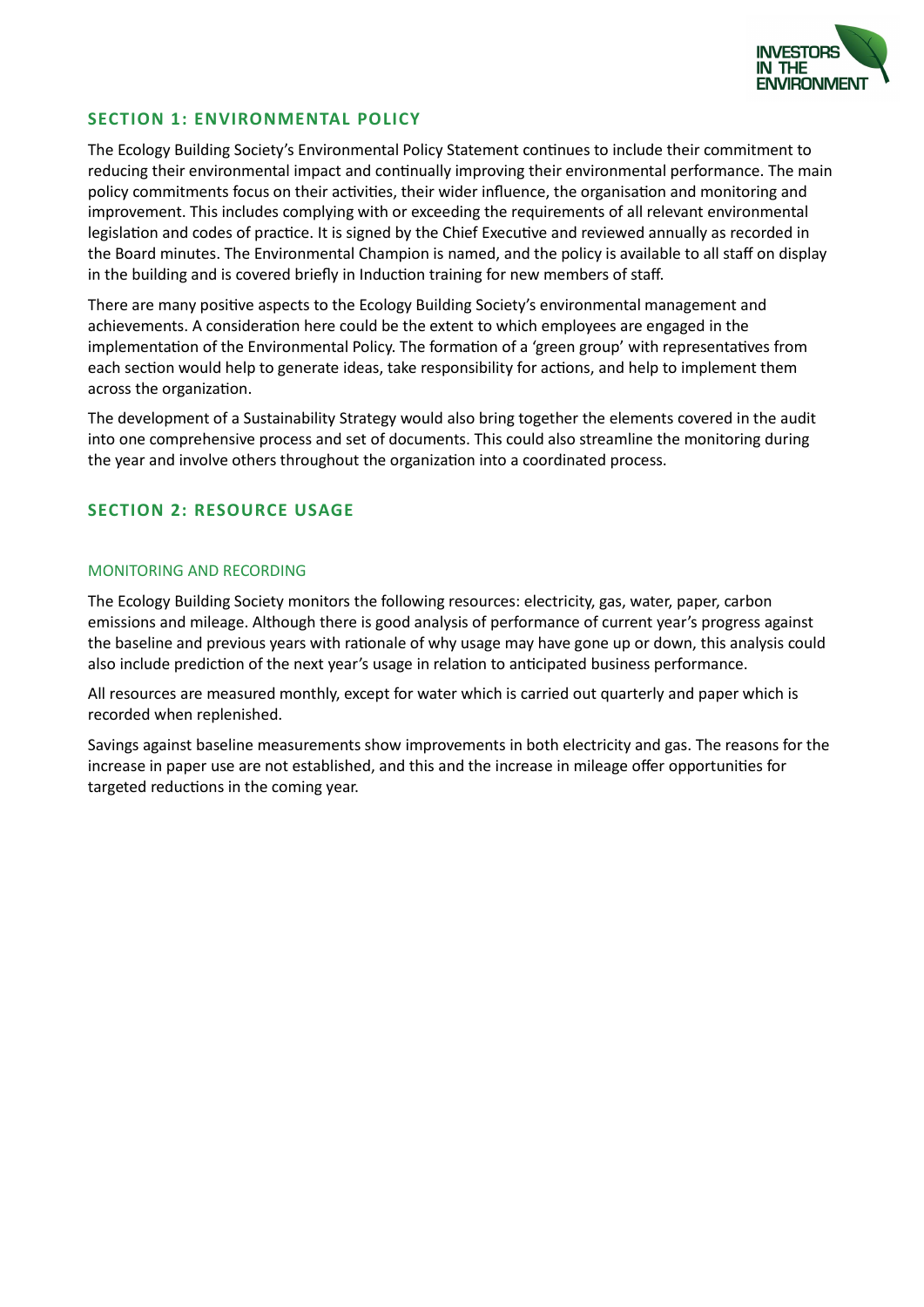#### <span id="page-5-0"></span>CURRENT YEARS PERFORMANCE



#### <span id="page-5-1"></span>OVERALL PERFORMANCE



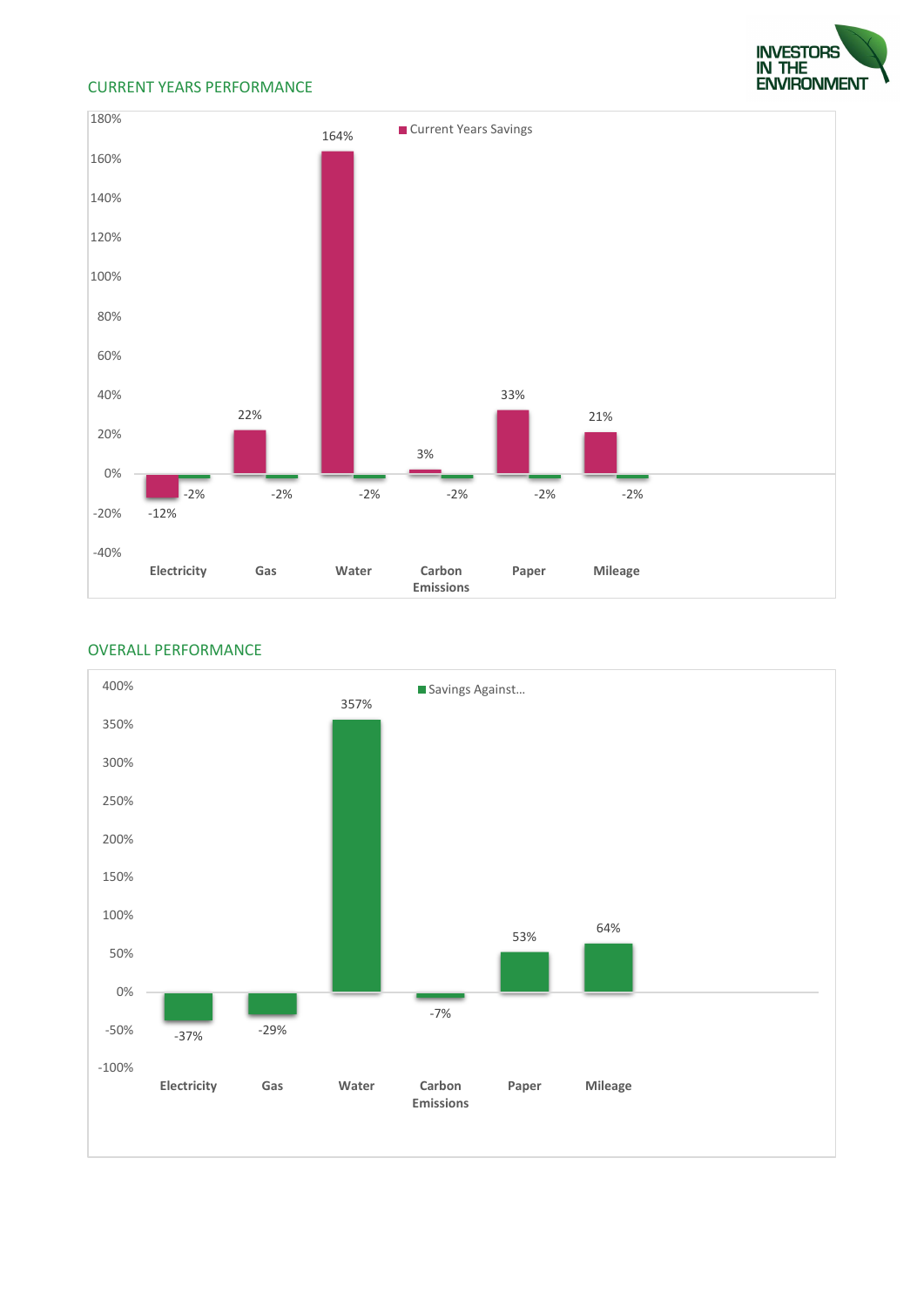

#### <span id="page-6-0"></span>NORMALISED PERFORMANCE



#### <span id="page-6-1"></span>**SECTION 3: TARGETS**

The results from the resource measurement show an increase in use of all resources against target savings for this year, except electricity. The increase use of these resources can be partly explained: a water leak has been dealt with; mileage was due to increased business sales activity. These measurements look different when normalised against net lending, although this normalisation figure can alter significantly year on year. For example, in 2018 the lending figure was lower due to restricted lending.

What is important now, is how these increases are tackled in the coming year. A key action is to share these results with employees and invite ideas of ways to improve consumption – both through the use of technology as well as changes in behaviour.

An energy audit carried out in 2019 identified a good range of actions and recommendations:

- Re-programme and re-commission Building Management System to provide better control of internal climate and improve energy efficiency of heating, mechanical ventilation and hot water.
- Install heat-pump heating unit to Meeting Room.
- Fit daylight-linked automatic switching to selected groups of lights in office areas.
- Refit draught-proofing to doors and windows where existing draught seals have failed
- Improve energy awareness amongst building users and encourage good energy "housekeeping"

These recommendations should have formed part of the actions in 2019 as the report from the energy audit was produced in April 2019. If a rolling Environmental Action Plan was developed, these could have been incorporated and therefore reviewed in this audit. The final recommendation offers a way to engage with employees about their contribution to energy use and reduction in consumption.

Although carbon emissions are shown as increasing, this is slightly misleading as the evidence is taken from the Small World Consulting report for 2018. The report is always a year behind as it is based on the information used in the accounts. This could be produced in a more timely fashion, as the accounts are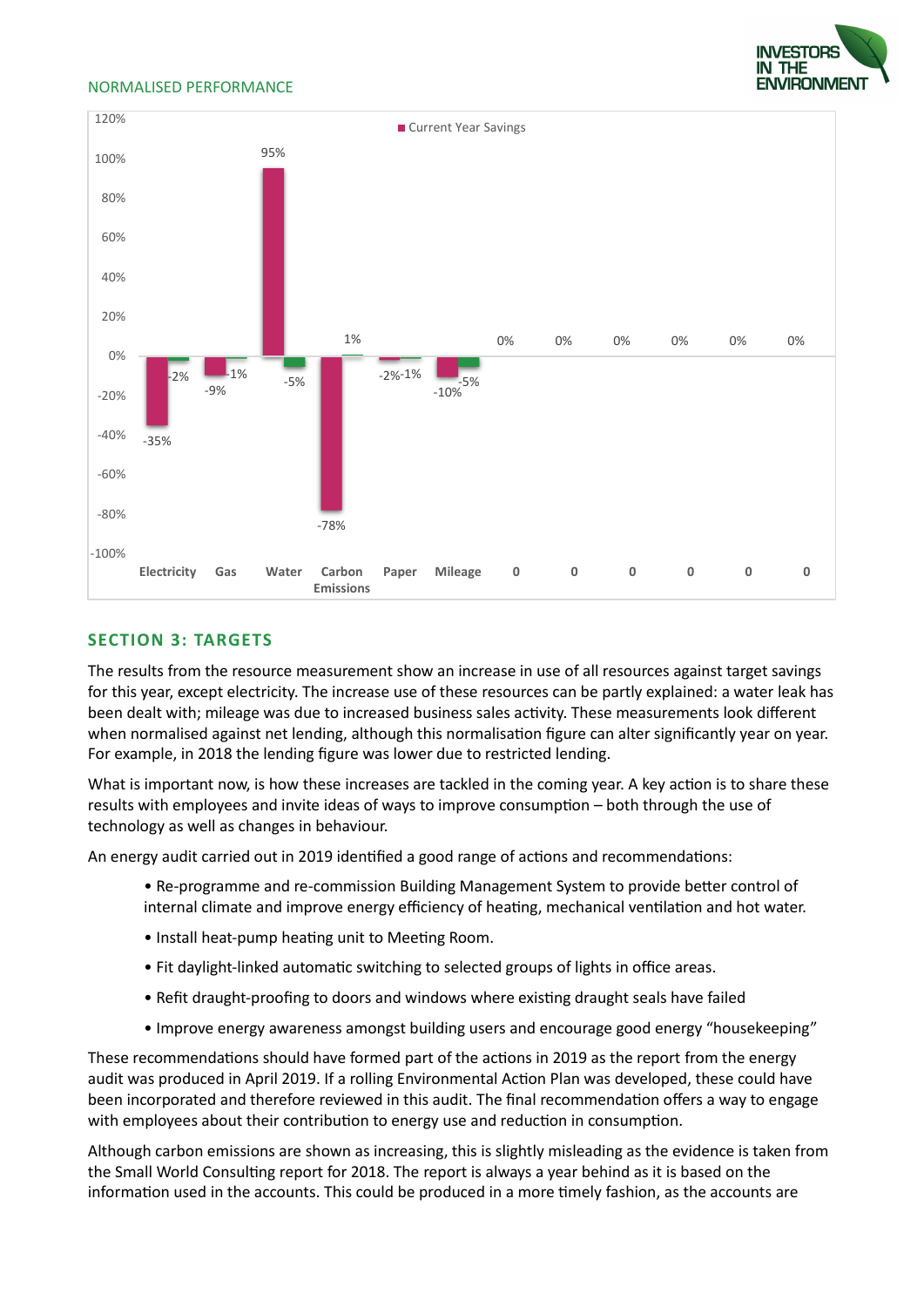

signed off in March and published in April. In their report they have amended their process and consequently their figures for 2017 for comparison. These still show an increase and there are recommendations for actions to address this, mainly around travel.

## <span id="page-7-0"></span>**SECTION 4: ACTION PLAN**

There is an Action Plan in place from 2019 covering electricity, gas, water, CO2, paper and mileage with a record of progress against these actions and a plan for 2020. Some clearer recording of the status of these actions and date updated would be helpful and would make this a live document. Responsibility for most of the actions are with the Green Champion with some of them shared across the organisation - although the champion may be monitoring these. The implementation of a 'green team' could help with allocation of tasks, shared responsibility and involvement. The action plans contain a variety of activities - some taken from the energy audit. Employee engagement could be more clearly covered in the plan.

Additional actions on Travel, Communication and demonstrating Social Value should also be included in the plan.

#### <span id="page-7-1"></span>RECYCLING

The company has a structure in place for recycling, segregated bins throughout the premises with clear signage. There are new bins for recycling confectionery wrappers and crisp packets.

Regular waste audits should also be carried out in order to offer further support with making reductions.

#### <span id="page-7-2"></span>TRAVEL PLAN

A Travel Plan has been suggested in previous years. Currently, the 'travel plan' is formed through the Corporate Responsibility Statement, Company Car Policy and Expenses Policy. There is no clear Action Plan for improving travel emissions in the organisation. The only action under Mileage in the Action Plan is to 'Introduce new video conferencing system' by January 2020.

There is a section on Transport in the CR Statement which states intentions but no specific actions or targets. There is no mention of driving sustainably in the Company Car Policy (although company cars are plug in hybrid). The Expenses Policy states that 'colleagues should consider the most sustainable means of transport, and colleagues are encouraged to use public transport options', but this does not seem to be promoted or reviewed. There is no consideration of the environmental impact of air travel in the Expenses Policy, just the cost implications.

The mileage and travel incurred by the Ecology Building Society employees is already monitored and has been shown to be a significant contributor to carbon emissions. Better communication of the impact of this could be shared with employees and targets set for reducing this as part of the Action Plan.

#### <span id="page-7-3"></span>PROJECTS

The Ecology Building Society has submitted a number of projects to address Resource Efficiency (such as onsite renewable energy generation and supply, and rainwater harvesting); Biodiversity, Environmental and Conservation (such as the Society offsetting in excess of its 2018 calculated carbon emissions through Forest Carbon); and Social, Community, Wellbeing (such as staff volunteering for cleaning Silsden and tree planting in 2019).

## <span id="page-7-4"></span>**SECTION 5 -REPORTING AND COMMUNICATION**

Two reports are issued to Board every year which report on the iiE standards, actions and plans. It is interesting to see the links to the Sustainable Development Goals (SDGs) in the report. In addition, Premises meetings take place to discuss the feasibility of new initiatives which will aid social and or environmental development.